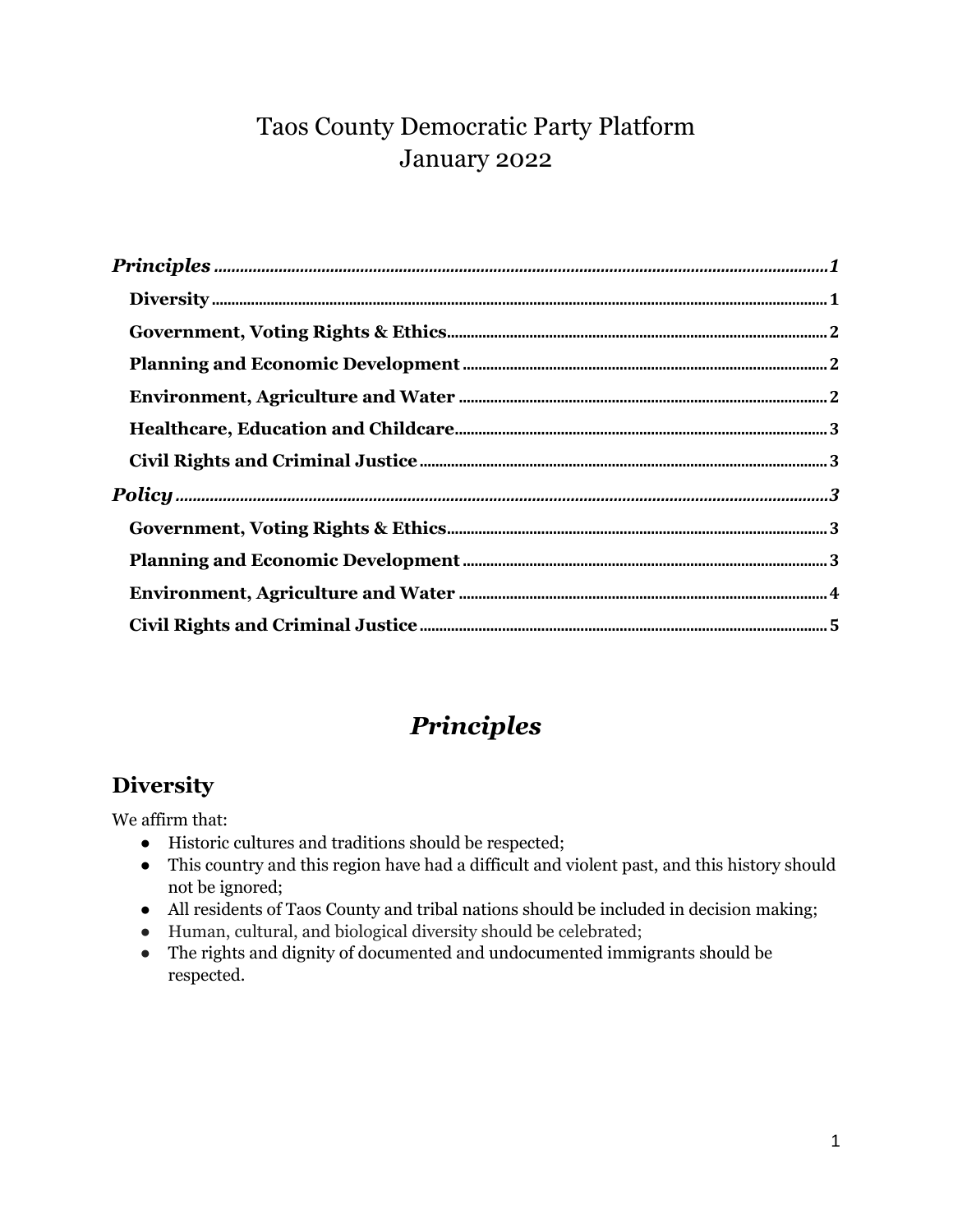#### <span id="page-1-0"></span>**Government, Voting Rights & Ethics**

We affirm that:

- Local government should focus on local issues and the people elected need to be responsive to the constituents;
- Elected officials should respect the heritage of the area and serve all areas of the county and all constituents equitably;
- Transparency, citizen input and participation are vital to healthy governance;
- Community and environmental well-being should prevail over special interests in planning decisions.
- Voter access and participation are essential to a democracy.
- Cooperation between County and Town Governments is essential.

# <span id="page-1-1"></span>**Planning and Economic Development**

We affirm that:

- A sustainable local economy requires:
	- diversification of industry;
	- improvement in the standard of living for the full-time resident population;
	- low cost or free, high quality healthcare, day care, job training and transportation;
	- job creation for local workforce;
	- access to affordable housing; and
	- reasonable limitations on growth.
- Regenerative farming practices and the localization of food resources is necessary for food security and reduction of the carbon footprint;
- To sustain local multi-generational communities, our youth need opportunities and incentives to stay and thrive here, and our elders need resources to age in place;
- All workers deserve the right to collective bargaining.

## <span id="page-1-2"></span>**Environment, Agriculture and Water**

We affirm that:

- All people deserve to live in a healthy environment;
- The practice of "Reduce, Reuse and Recycle" is a priority;
- Natural resources must be protected and preserved, especially water sources and acequias;
- Corporations, businesses, government and residents are responsible for proper disposal of the waste they generate;
- Environmentally damaging chemicals should not be used.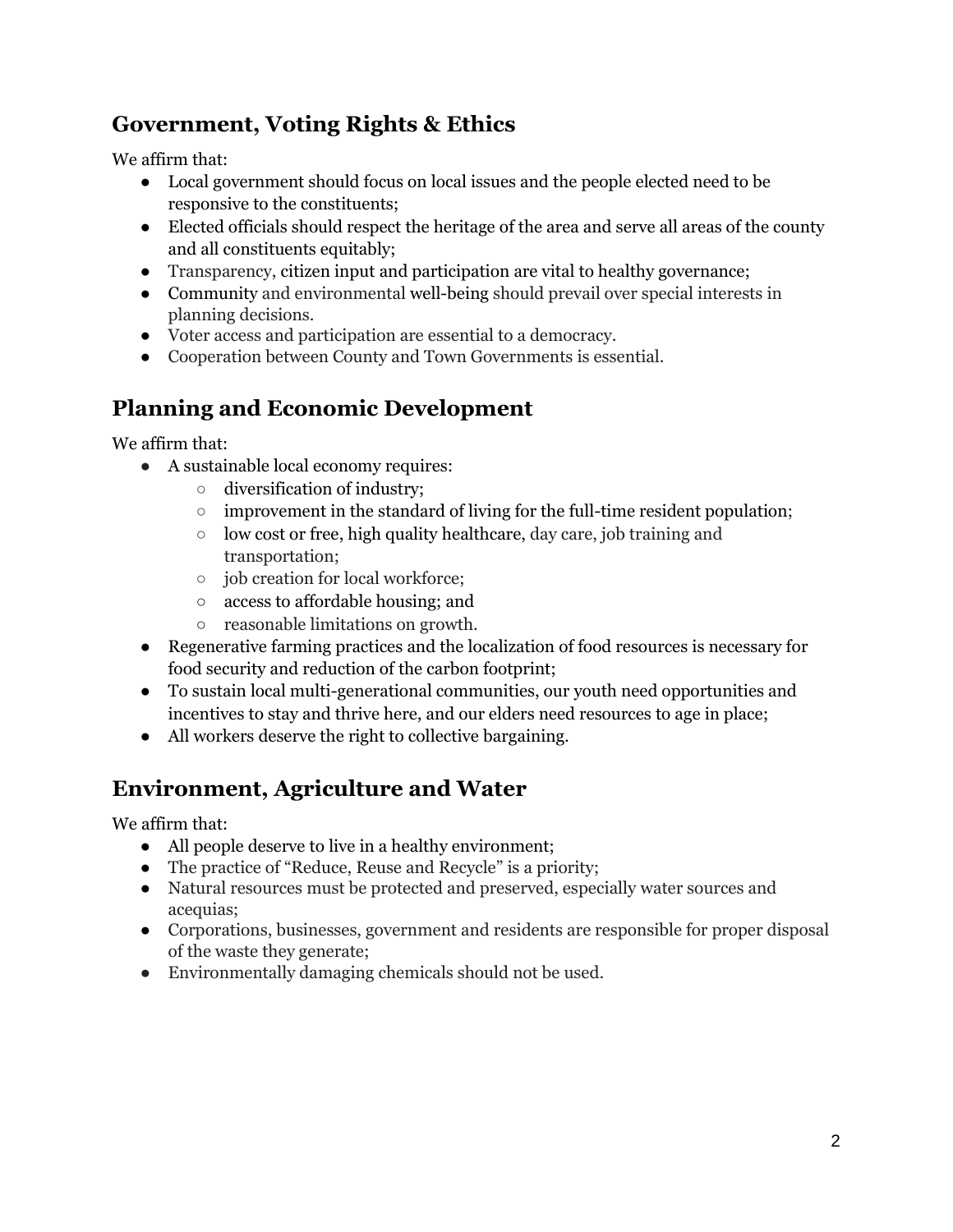#### <span id="page-2-0"></span>**Healthcare, Education and Childcare**

We affirm that:

- A healthy democracy depends on equal access to a quality education, which requires equitable funding for all students;
- High quality affordable childcare is essential for working parents;
- All people deserve equal access to affordable high quality local healthcare;
- Treatment of Substance Use Disorder and mental illness is a community priority.

#### <span id="page-2-1"></span>**Civil Rights and Criminal Justice**

We affirm that:

- All people deserve to be free from civil and domestic violence;
- Law enforcement is most effective at keeping our communities safe when there are trusting and fair relationships among the entire community and law enforcement;
- Alternative forms of justice, such as Mediation and Restorative Justice programs, should be encouraged;
- <span id="page-2-2"></span>● The police and the military serve different functions and the militarization of our police force is inappropriate and unacceptable.

# *Policy*

#### <span id="page-2-3"></span>**Government, Voting Rights & Ethics**

We want elected and appointed officials to commit to:

- Public funding for broadening voter outreach by disseminating early and consistent information about voting and election processes and procedures, locations and dates for voting;
- Cooperating with schools to encourage civic education and youth participation;
- Choosing the most inclusive and least restrictive opportunities available for voting regulations.

#### <span id="page-2-4"></span>**Planning and Economic Development**

We want elected and appointed officials to commit to:

- Implementing the goals and objectives detailed in the Town of Taos "(Re)vision 2020 Affordable Housing Element" (2012) and their "Affordable Housing Plan" (2020), including:
	- Continuing to sponsor Low-Income Housing Tax Credit projects;
	- Establishing a land trust to develop new starter homes, potentially using townowned land, or privately-owned land that can receive tax credit through the New Mexico Affordable Housing Tax Credit Act;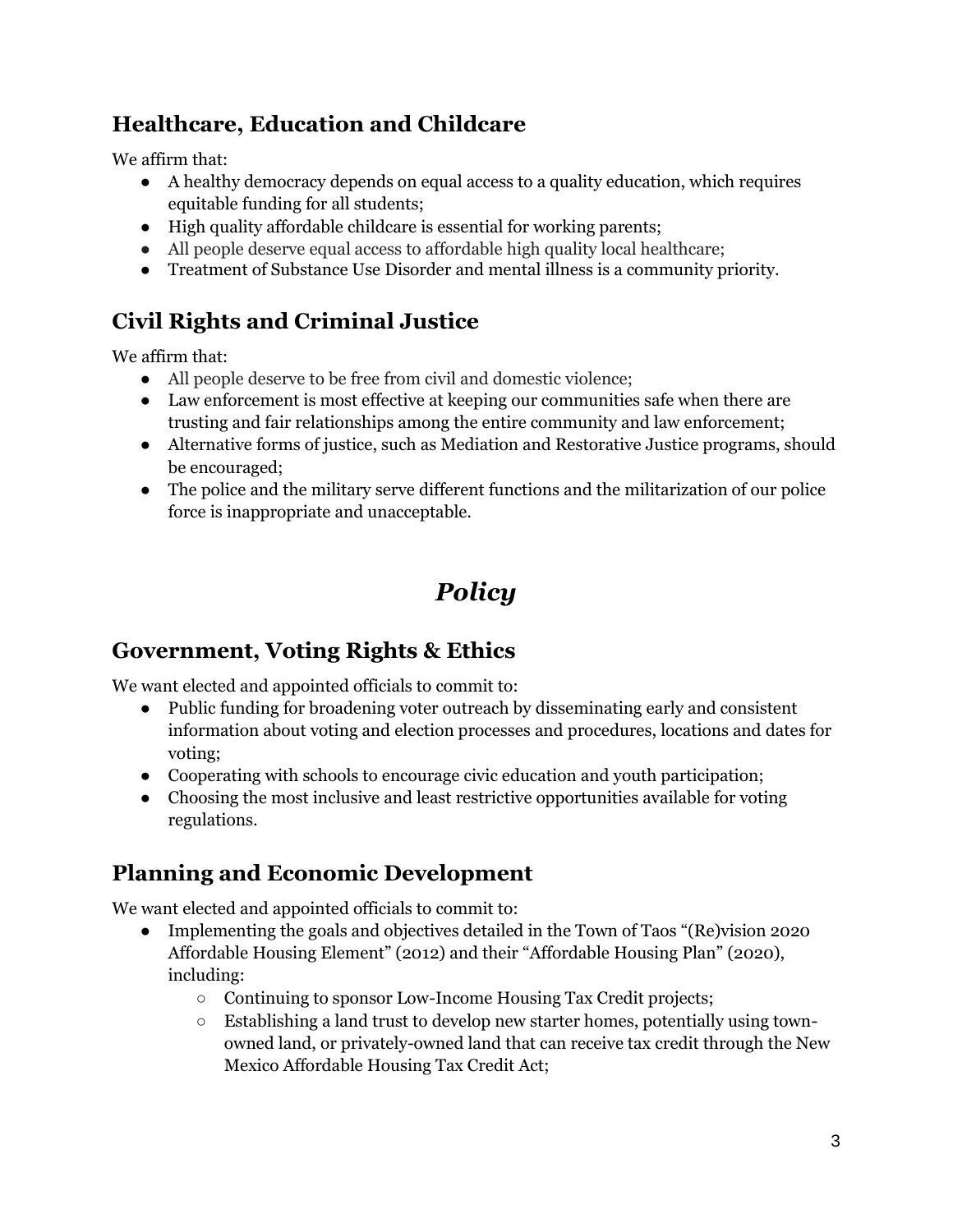- $\circ$  Developing moderately-priced rentals for our workforce, including teachers, using employer-assisted housing strategies and land trust development;
- $\circ$  Implementing strategies to further enable the use of existing Section 8 vouchers;
- Continuing to place limits on the number of non-owner-occupied vacation rentals;
- Implementing a real estate transfer tax on high-priced sales;
- Adopting inclusionary zoning to require affordable units in all new development projects;
- $\circ$  Expanding the use of current rehabilitation and weatherization programs for housing stock and piloting new funding opportunities for same;
- Supporting the efforts of the State of Homelessness in Taos Collaborative to provide shelter and permanent housing for people experiencing homelessness;
- Increasing the local minimum wage to \$15/hour to provide a living wage.
- Supporting workers' rights, including reaffirming the Democratic Party's historic support of labor rights, collective bargaining and unionization;
- Expanding investment in public transportation, safe biking routes, and walking paths;
- Supporting school-district funding for teacher housing;
- Supporting revisions to any county code that causes eviction, displacement or housing insecurity;
- Amending local cannabis ordinances to match state standards;
- Developing and sustaining farmer's markets, community kitchens, community gardens and seed exchanges for local food producers.

#### <span id="page-3-0"></span>**Environment, Agriculture and Water**

We want elected and appointed officials to commit to:

- Supporting legislation requiring the recording and disclosure of water rights and acequia association fees in real estate transactions;
- Retrofitting all government buildings to align with environmentally sound practices, including insulation standards for climate change, water use and efficient utilities;
- Purchasing EV government vehicles and creating more charging stations in Taos County;
- Enforcing the dark skies ordinances, and establishing a fund to retrofit public lighting;
- Ensuring that local governments avoid using any materials that contain PFOS, PFAS or other "forever" chemicals;
- Maintaining recycling centers as a necessary public service;
- Establishing a receiving station for household hazardous waste;
- Protecting our limited natural resources by requiring planning for further development to be consistent with conclusions made by environmental impact studies;
- Developing and implementing a fully integrated renewable energy plan to accomplish the transition to 100% renewable energy by 2030.